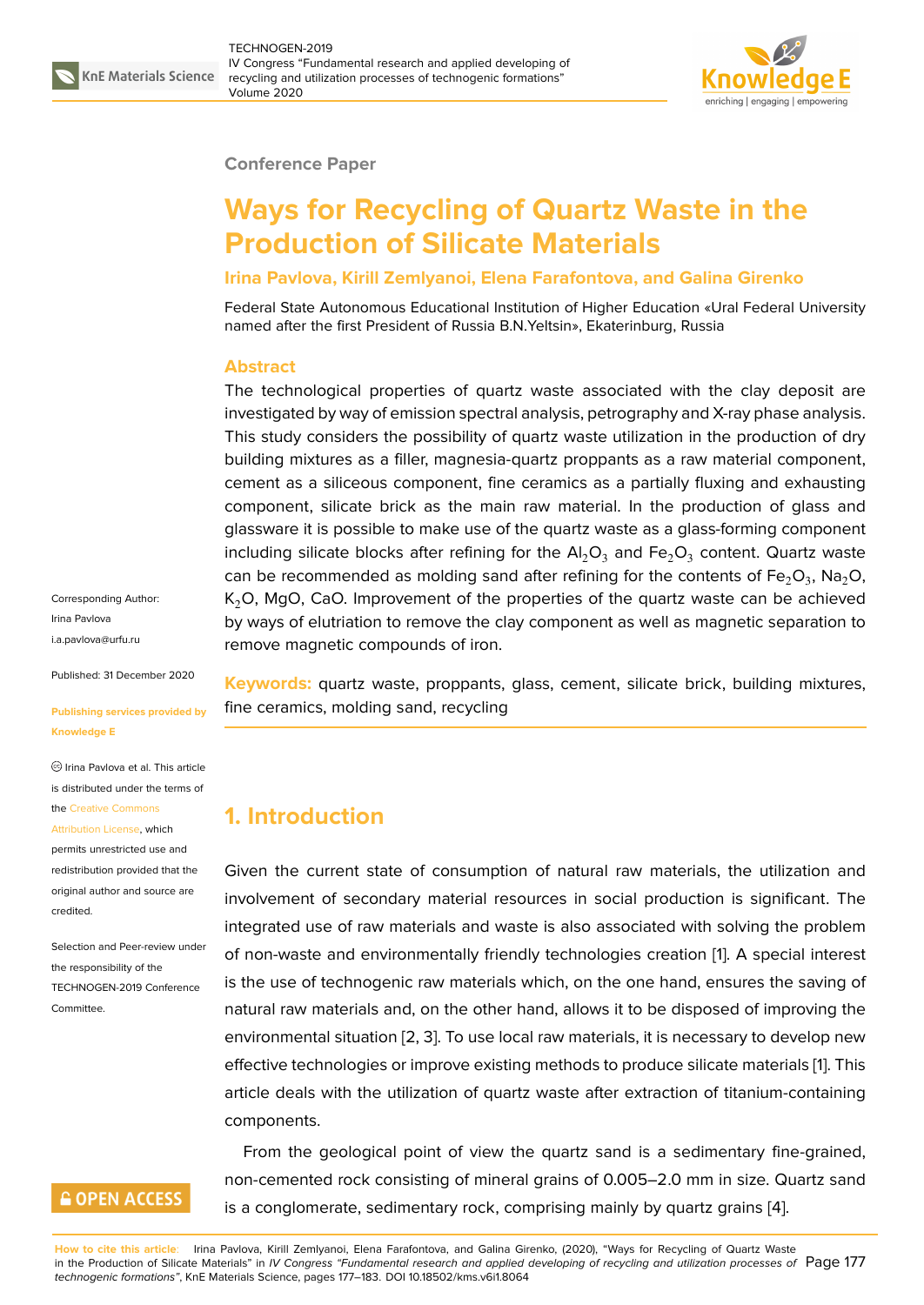There are clay deposits on the territory of Tyumen region (Russia). The potential of this raw material has not been sufficiently studied for the construction industry [5, 6]. The aim of this work is to study the possibility of using quartz waste of raw materials after extraction of titanium-containing components to obtain dry building mixtures, proppants, cement and silicate brick, glass and glassware, fine ceramics and its use as m[old](#page-5-1)i[ng](#page-5-2) sand.

# **2. Experimental Procedure**

The chemical composition of quartz waste was determined by emission spectral analysis with inductively coupled plasma using Optima 4300 DV optical emission spectrometer (Perkin Elmer, USA). The grain composition, modulus of sand fineness and true density using the pycnometric method were determined in accordance with [7]. Petrographic studies of refractory products were carried out in reflected light by optical microscope Polam R-311.

# **3. Results and Discussion**

This paper presents the experimental results of possible utilization of quartz waste depositing in Tyumen region (Russia) in the production of silicate materials.

The suitability of quartz waste for construction work was examined accordance with [8]. The grain composition and modulus of sand fineness determined in accordance with [7] are presented in Table 1 (Author's own work).

| Sieve residue | Fraction content, mass %, mm |      |      |       |      |       |       |      |  |  |
|---------------|------------------------------|------|------|-------|------|-------|-------|------|--|--|
|               | 2.5                          | 1.25 | 0.63 | 0.315 | 0.16 | 0.1   | 0.004 |      |  |  |
| partial       | 3.5                          | 2.0  | 1.5  | 1.2   | 12.1 | 67.47 | 11.97 | 0.26 |  |  |
| full          | 3.5                          | 5.5  |      | 8.2   | 20.3 | 87.77 | 99.74 | 100  |  |  |

The full residue on sieve No. 063 is 7% (see Table 1) which corresponds to a very fine sand. Quartz waste visually contains large pieces (more than 5 mm). When sifted these pieces are easily destroyed and the entire sample of quartz waste passes through a No. 5 sieve, i.e. this quartz waste does not contain particles larger than 5 mm. A particle content of less than 0.16 mm is 79.7% which allows quartz waste to be classified as very fine sand. The class of quartz waste corresponds to II with a particle size modulus of 0.44 [8].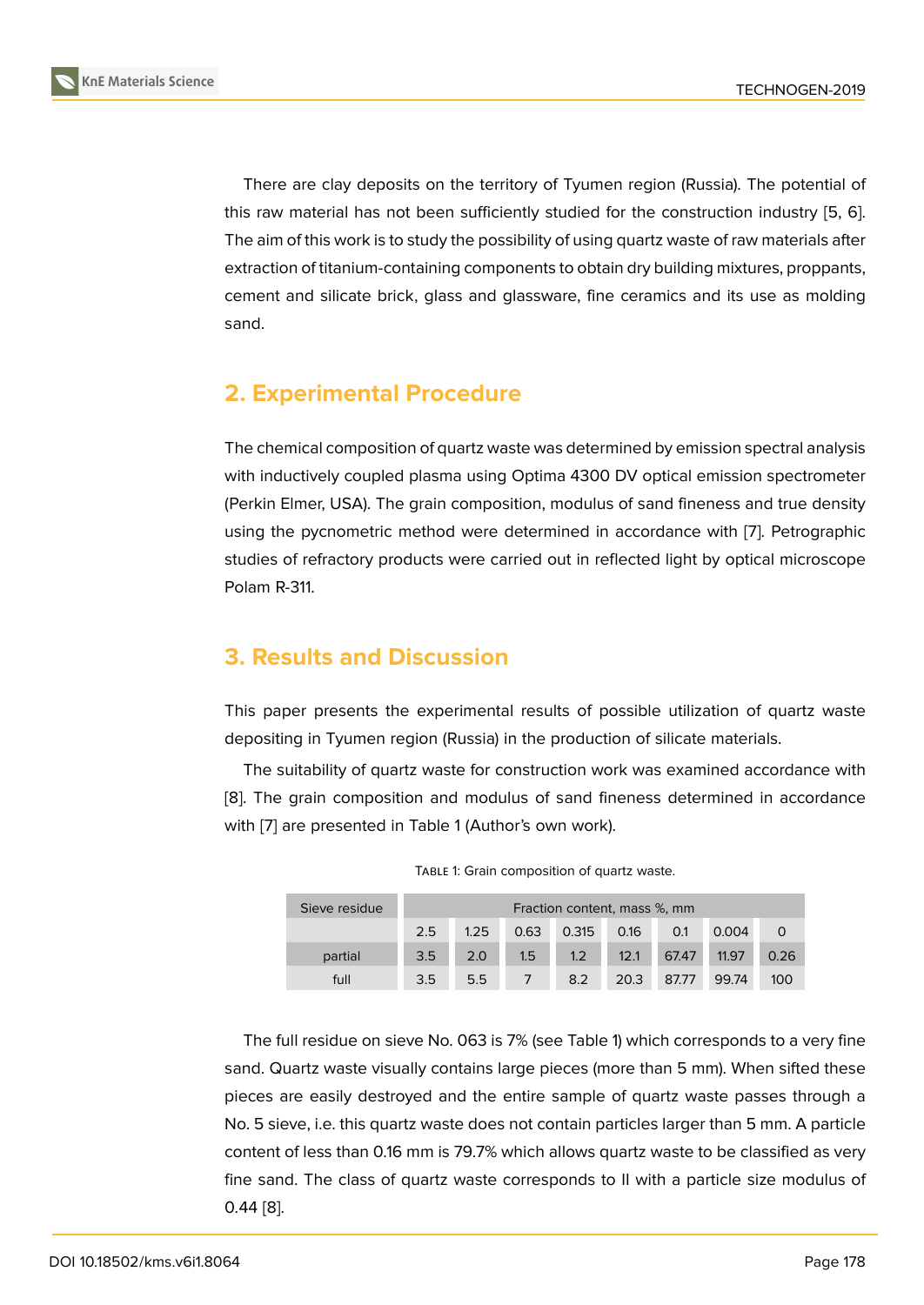The clay content in the quartz waste clots is 5% and for fine and very fine sands should not exceed 1%. The content of dusty and clay particles in the quartz waste is 5.6% which is in agreement with [8] (up to 10%).

Due to the presence of organic impurities the quartz waste is suitable for use in concrete and mortars since the liquid above quartz waste sample has been slightly colored. The optical density of t[he](#page-5-3) liquid above the waste is 0.044 compared to a standard solution with an optical density of 0.6–0.68.

The true density of quartz waste determined by the pycnometric method [7] is 2647 kg·m<sup>-3</sup>. The bulk density of waste is 1339 kg·m<sup>-3</sup>, the voidness is 49.4% and the absolute humidity is 0.5%.

The reactivity of quartz waste is 37.24 mmol/l which meets the requirement[s o](#page-5-4)f [8] (not more than 50 mmol/l). The quartz waste contains a permissible amount of amorphous varieties of silicon dioxide soluble in alkalis (chalcedony, opal, flint, etc.). Quartz waste can be used as filler for concrete due to its resistance to the chemical effects o[f a](#page-5-3)lkali cement.

The sulfide sulfur content in the quartz waste is 0.0043% and the sulfate sulfur one is 0.015%. According to [8] sulfur, sulfides, except pyrite (marcasite, pyrrhotite, etc.) and sulfates (gypsum, anhydrite, etc.) in terms of  $\mathsf{SO}_3$  should be no more than 1.0%, pyrite in terms of  $SO_3$  not more than 4% by weight. Therefore, the quartz waste under investigation is suitable f[or u](#page-5-3)se as filler for concrete and mortar.

For the suitability of the quartz waste in road construction the content of clay particles by the swelling method was determined [8]. The increment of the material volume in the quartz waste was not observed. The quartz waste under study can be used in road construction.

Thus, quartz waste can be used as fill[er](#page-5-3) of heavy, light, fine-grained, cellular and silicate concrete, mortar, production of dry mixes as well as for the construction of bases and coatings of roads and airfields after removing clay in clots by elutriation or dry sieving way.

For the utilization of quartz waste in proppant production the chemical composition and particle size distribution of waste are determined [9, 10]. The chemical composition of quartz waste is presented in Table 2 (Author's own work).

| Component            |  |  |  | $AI_2O_3$ BaO CaO Cr <sub>2</sub> O <sub>3</sub> Fe <sub>2</sub> O <sub>3</sub> K <sub>2</sub> O MgO Mn <sub>2</sub> O <sub>3</sub> Na <sub>2</sub> O SiO <sub>2</sub> |  | TiO <sub>2</sub> |
|----------------------|--|--|--|------------------------------------------------------------------------------------------------------------------------------------------------------------------------|--|------------------|
| Weight<br>content, % |  |  |  | 4.274 0.0541 0.239 0.014 1.179 2.075 0.107 0.0437 0.679 88.181 1.122                                                                                                   |  |                  |

TABLE 2: Chemical composition of quartz waste.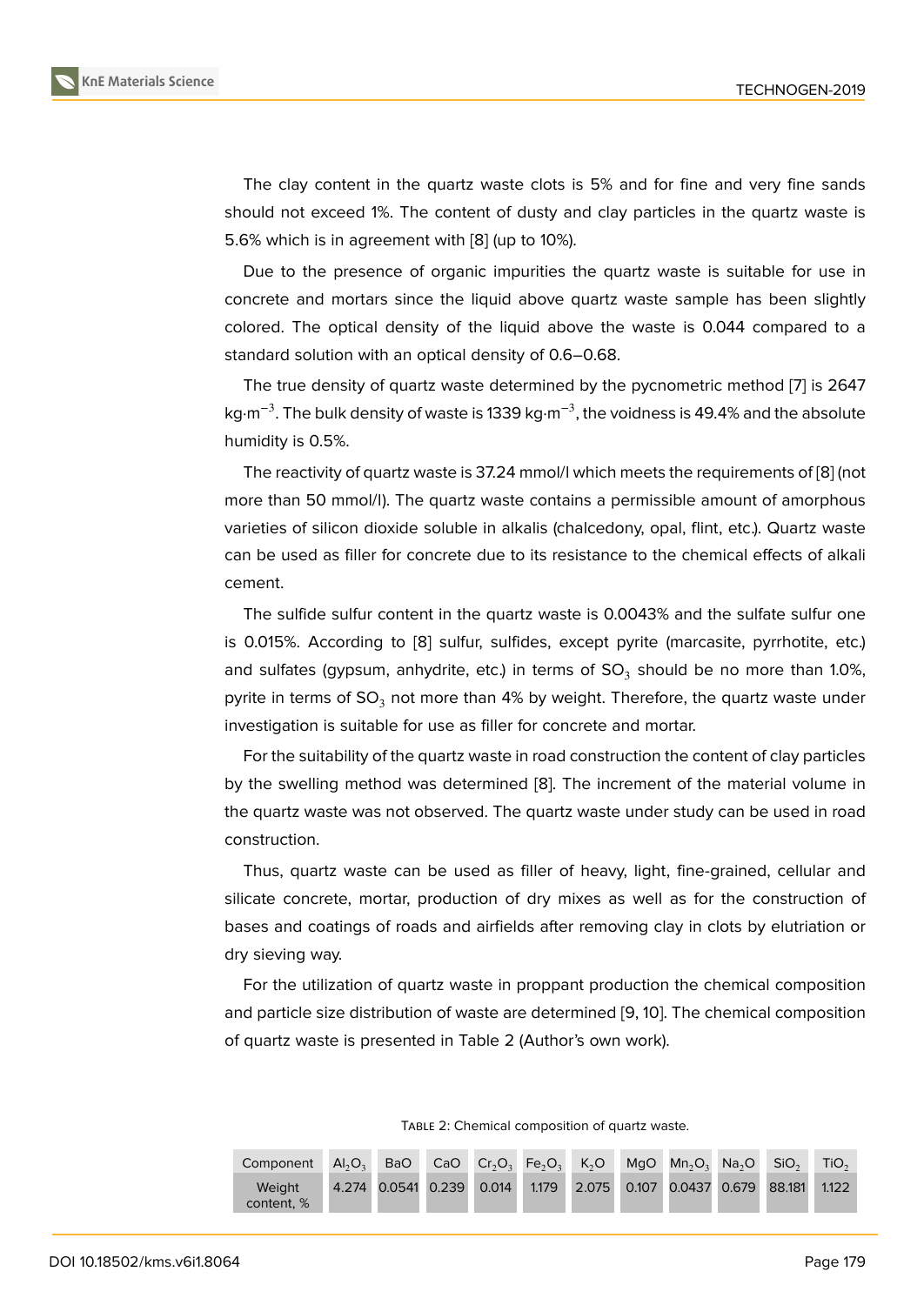According to [9] the MgO content should be at least 8%. The MgO content in waste is 0.107% (see Table 2) which does not meet the requirements of the state standard. According to [10] the Al $_2$ O $_3$  content should be at least 50%. In the waste it is 4.274% which also is ou[t o](#page-5-5)f line the requirements. In addition, the minimum size of proppants defined by standards is 0.212 mm. The waste in the bulk (80–90%) consists of particles with a size n[ot e](#page-5-6)xceeding 0.16 mm. Thus, quartz waste can be used as a raw silicacontaining component to produce proppants.

The possibility of using quartz waste as molding sand in foundry is investigated. According to [11] the content of silicon dioxide should be at least 90.0% and the content of SiO $_2$  in the waste is 88.181% (see Table 2) which does not correspond to the required characteristics. In addition, the content of harmful impurities  $\mathsf{Fe_{2}O_{3}}$  in the waste is 1.179% and a[cc](#page-5-7)ording to GOST it should be no more than 1%. The total content of Na<sub>2</sub>O+K<sub>2</sub>O+MgO+CaO is 3.1% and according to GOST it should not be in excess of more than 2%.

Thus, the quartz waste does not meet the requirements of the state standard in terms of chemical composition and cannot be recommended for use as molding sand due to the higher content of fluxing oxides.

State standards defining the requirements for sand to produce silicate brick and cement do not exist. Until 2002 there was an industry standard [12] which presented the following requirements for sand: particle size modulus is up to 2, moisture content is up to 8%, dust content, clay, clay mud is not more than 10%, the content of organic impurities is not darker than the color of the standard, the avera[ge](#page-5-8) density is not less than 1200 kg·m $^{-3}$ , the content of quartz (unbound SiO $_2$ ) is not less than 50%.

The particle size modulus of quartz waste is 0.44, the content of dusty, clay and clay impurities is 5.46%, humidity is 0.5%, the quartz content determined according to [13] is 86.9% which corresponds to industry standard requirements.

To produce silicate brick, the mountain and ravine sands consisting of sand grains of an acute-angled shape with a rough surface which contributes to their good adhesi[on](#page-5-9) to lime are desirable. River and lake sands containing rounded sand grains with a smooth surface do not adhere well to lime [14]. Petrographic studies of quartz waste showed that grains have a predominantly rounded shape.

Due to its high dispersion and clay components content the quartz waste can be claimed as a siliceous type of raw m[ate](#page-5-10)rial to produce Portland cement.

To study the possibility of using quartz waste in the production of glass and glassware, [15] is used. It was established that the quartz waste does not meet the standard requirements for the T brand to produce bottle green and dark green glass in chemical composition:  $\mathsf{Al}_2\mathsf{O}_3$  content is 4.274%, and the content SiO $_2$  is 88.181%. According to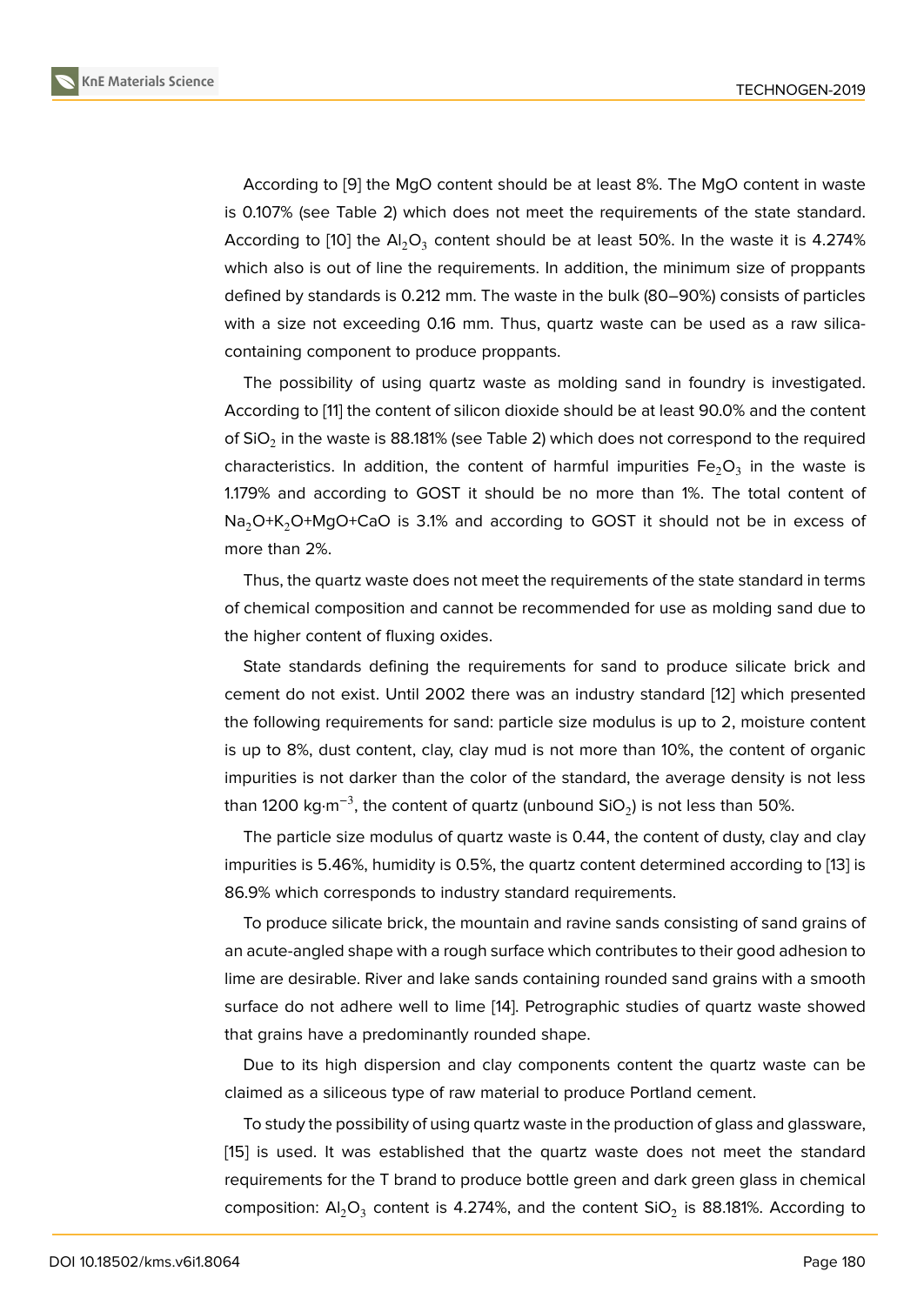GOST content should be up to 4.0% and not less than 95% respectively. For all other grades the waste does not meet the requirements [15] for the Fe $_2\textsf{O}_3$  content. The content of iron oxide is 1.179% (see Table 2) by contrast to the requirements of GOST (up to than 0.25%).

To produce silicate blocks, the quartz sands [of](#page-5-11) grade B-100-1 are used [15]. The chemical composition of sand should meet the following requirements:  $\mathsf{Al}_2\mathsf{O}_3$  content is not more than 0.6%, Fe $\rm _2O_3$  content is up to 0.1%, SiO $\rm _2$  content is not less than 98.5%. On account of all three indicators the quartz waste does not meet the s[pe](#page-5-11)cified requirements.

By grain composition the fraction content of less than 0.1 mm should be no more than 10% for unenriched sands. The quartz waste under study contains 12.25% fractions of less than 0.1 mm (see Table 1).

Thus, quartz waste can be used in the glass industry including the production of silicate blocks after appropriate refinement in the content of SiO $_2$ , Al $_2$ O $_3$  and Fe $_2$ O $_3$  and removal of the fraction of less than 0.1 mm.

The possibility of using quartz waste in the production of fine ceramics is determined. According to [16] the sand does not comply with the following indicators: SiO $_2$  content should be not less than 93%, the total content of Fe $_2$ O $_3^+$ TiO $_2$  should be not more than 0.3%. In the waste sample they are 88.181% and 2.31% respectively.

Petrograph[ic s](#page-6-0)tudies showed that the source clay contains hydromica (muscovite and biotite) in an amount of 10–15%. To produce ceramic tiles, in particular for the internal wall cladding and for floor tiles the clay, alkali-containing components (meshes) and sands are always introduced into the mass composition. Therefore, the studied quartz waste can be claimed by manufacturers of ceramic tiles including porcelain.

### **4. Conclusion**

The principal possibility of obtaining silicate materials based on quartz waste remaining after extraction of titanium-containing components from raw materials is shown. The basic technological properties of quartz waste were studied. The parameters were examined for compliance with the requirements of state standards used in the production of silicate materials.

The quartz waste under study can be recommended as a filler for heavy, light, finegrained, cellular and silicate concrete, mortar, and preparation of dry mixes. The quartz waste can be claimed as a raw material component to produce ceramic tiles including porcelain stoneware as well as proppants. Quartz waste can be used in the glass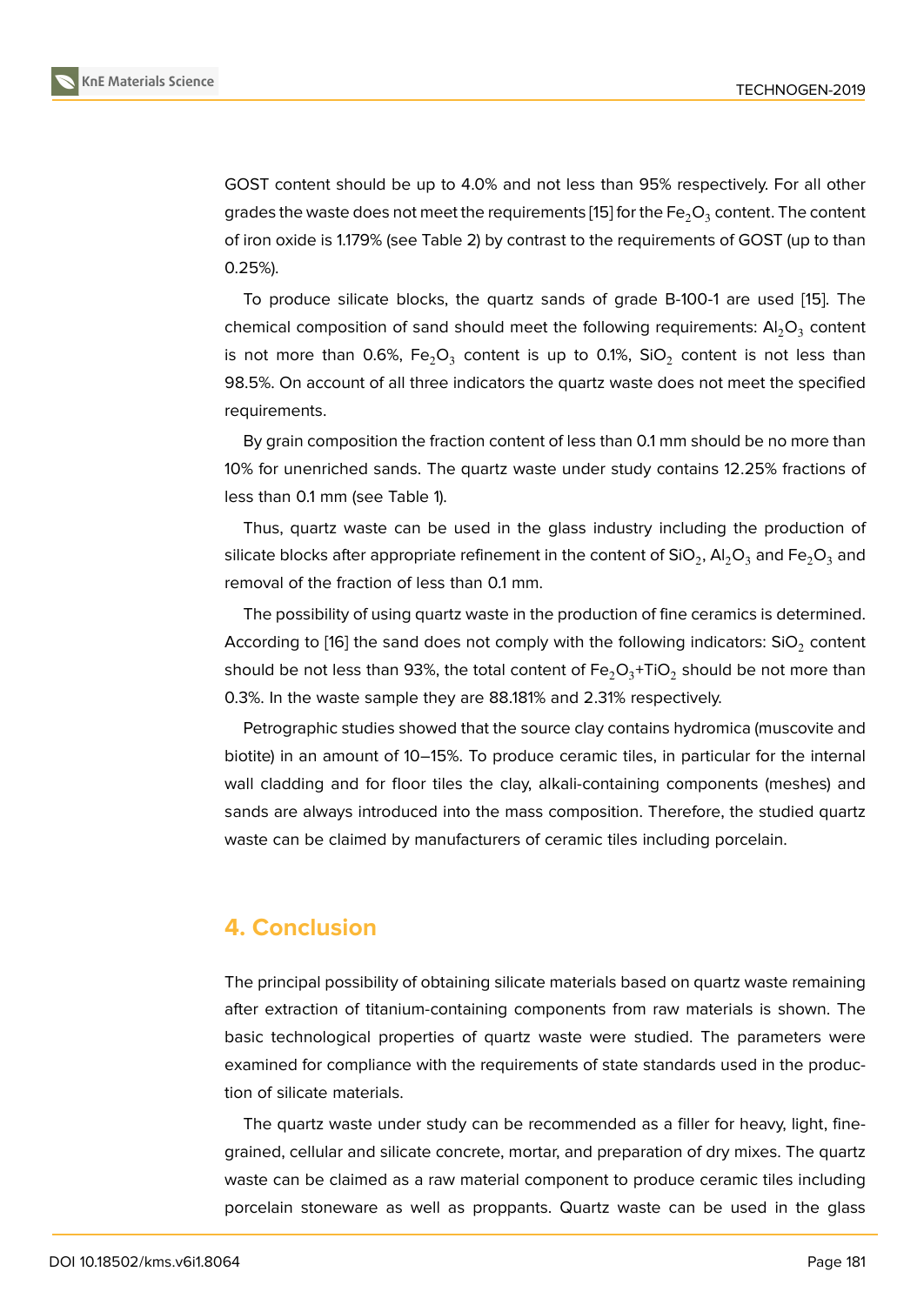

industry including in the production of silicate block after appropriate refinement in the content of  $AI_2O_3$  and Fe<sub>2</sub>O<sub>3</sub> and removal of fractions less than 0.1 mm.

### **References**

- <span id="page-5-0"></span>[1] Ramdani, S., *et al*. (2019). Physical and Mechanical Performance of Concrete Made With Waste Rubber Aggregate, Glass Powder and Silica Sand Powder. *Journal of Building Engineering*, vol. 21, pp. 302-311.
- [2] Kazanskaya, L. F. and Smirnova, O. (2018). Supersulphated Cements with Technogenic Raw Materials. *International Journal of Civil Engineering and Technology*, vol. 9, issue 11, pp. 3006-3012.
- [3] Yatsenko, N. D., *et al*. (1999). An Efficient Technology for Production of Faience Articles using Calcium-Containing Waste. *Glass and Ceramics*, vol. 56, pp. 271–273.
- [4] Magenheimer, S. and Mazzullo, J. (1987). The Original Shapes of Quartz Sand Grains. *Journal of Sedimentary Petrology,* vol. 57, issue 3, pp. 479-487.
- <span id="page-5-1"></span>[5] Kapustin, F. L. and Shul'meister, T. M. (2017). Keramdor Production Based on Tyumen Clays. *Glass and Ceramics*. vol. 73, pp. 3-4.
- <span id="page-5-2"></span>[6] Pavlova, I. A., *et al*. (2016). Tyumen Clays in the Production of Building Ceramic. *Glass and Ceramics*. vol. 72, pp. 341-344.
- <span id="page-5-4"></span>[7] GOST 8735-88. Sand for Construction Work. Testing methods. Moscow: Standartinform.
- <span id="page-5-3"></span>[8] GOST 8736-2014. Sand for Construction Works. Specifications. Moscow: Standartinform.
- <span id="page-5-5"></span>[9] GOST R 54571-2011. Magnesial-quarts proppants. Sрeсifiсations. Moscow: Standartinform.
- <span id="page-5-6"></span>[10] GOST R 51761-2013. Aluminosilicate proppants. Specifications. Moscow: Standartinform.
- <span id="page-5-7"></span>[11] GOST 2138-91. Moulding sands. General specifications. Moscow: Standartinform.
- <span id="page-5-8"></span>[12] OST 21-1-80. Sand for the Production of Autoclaved Silicate Products. Moscow: Izdatel'stvo Standartov.
- <span id="page-5-9"></span>[13] GOST 21216-2014. Clay Raw Materials. Test methods. Moscow: Standartinform.
- <span id="page-5-10"></span>[14] Gilchrist, J. D. (1977). Silica Bricks. In *Fuels, Furnaces and Refractories*. Oxford: Pergamon Press, pp. 273-283.
- <span id="page-5-11"></span>[15] GOST 22551-77. Quartz Sand, Ground Sandstone, Quartzite and Veiny Quartz for Glass Industry. Specifications. Moscow: IPK Izdatel'stvo Standartov.